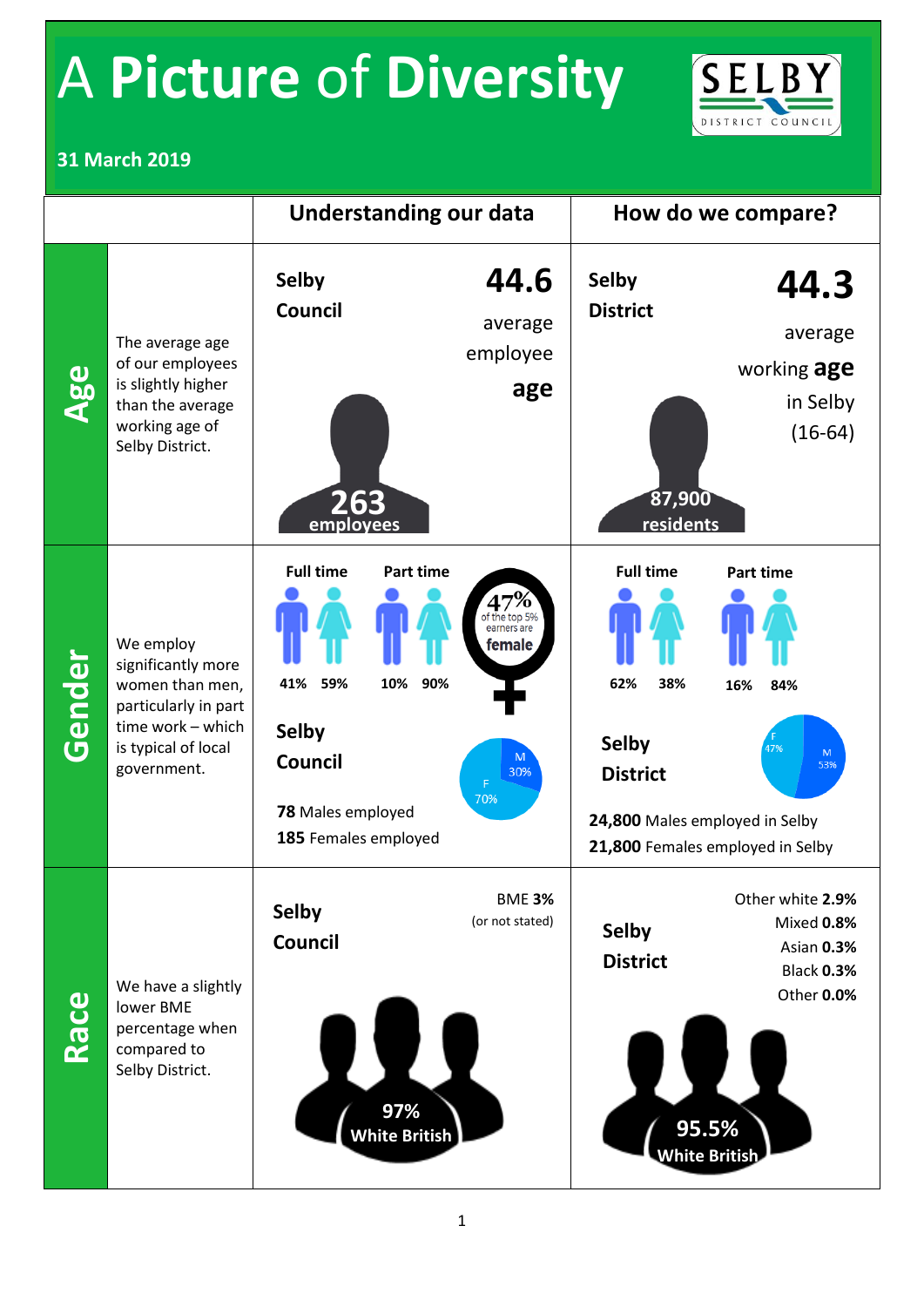### A **Picture** of **Diversity**

#### **31 March 2019**

|                             |                                                                                                                                                   | <b>Understanding our data</b>                                                               |                                                                                                        | How do we compare?                                                                                                                                                              |  |
|-----------------------------|---------------------------------------------------------------------------------------------------------------------------------------------------|---------------------------------------------------------------------------------------------|--------------------------------------------------------------------------------------------------------|---------------------------------------------------------------------------------------------------------------------------------------------------------------------------------|--|
| <b>Religion and Belief</b>  | We cannot<br>currently<br>compare our<br>workforce to the<br>district.                                                                            | <b>Selby</b><br><b>Council</b><br>This data is not<br>currently captured<br>about employees |                                                                                                        | <b>Selby District</b><br>No Religion 24.7%<br><b>Buddhist 0.2%</b><br>70.9%<br>Hindu 0.1%<br>Jewish 0.1%<br>Muslim 0.1%<br>Christian<br><b>Sikh 0.1%</b><br>Other religion 0.4% |  |
| Disability                  | 8.4% of our<br>employees<br>stated that they<br>consider<br>themselves to<br>have a disability,<br>which is lower<br>than the district<br>figure. | <b>Selby Council</b><br>Employees<br>disability                                             | 6<br>disability<br>confident<br>declared a                                                             | <b>Selby District</b><br>ĥ<br>disability<br>Residents<br>confident<br>6,019 people have<br>long term health<br>problems and/or a<br>disability (aged 16-64)                     |  |
| <b>Pregnancy and Materr</b> | Our workforce<br>rate of<br>maternities is<br>slightly lower<br>than that of<br>Selby District.                                                   | In 2018<br>1 person took<br>paternity leave<br>5<br>maternities<br>(April 2019 data)        | 59.5<br>maternities per<br>1,000 female<br>employees<br>(aged 17-45)<br><b>Selby</b><br><b>Council</b> | In 2016<br>66.1<br>maternities per<br>1,000 female<br>Selby residents<br>(aged 17-45)<br>974<br>maternities<br><b>Selby</b><br><b>District</b>                                  |  |